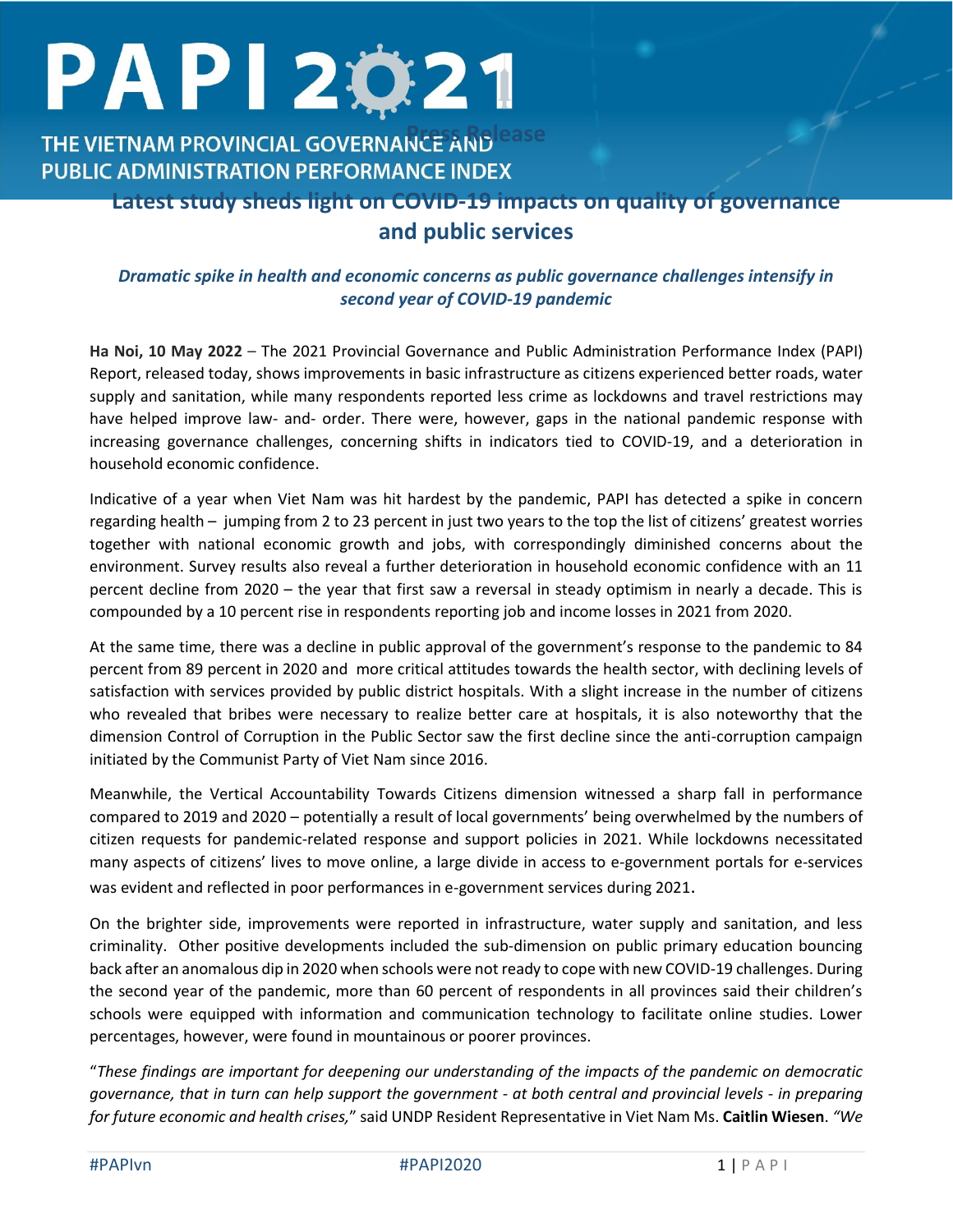*hope that the data shared today will also provide insights for the 2022 legislative agenda which encompasses important areas of law measured by PAPI, in particular the Law on Grassroots Democracy Implementation and the Land Law amendment."* 

Since 2018, PAPI has been co-funded by the Department of Foreign Affairs and Trade (DFAT) of Australia, the Embassy of Ireland, and UNDP in Viet Nam.

Ms. **Cherie Russell,** Development Counsellor, Australian Embassy in Viet Nam**,** said: "*The PAPI survey plays a crucial role in Viet Nam by allowing government at all levels to improve its decision making, policies, and service delivery to communities based on credible data from citizens. As Viet Nam seeks to move towards upper middle income and then high-income status, it will be vital that governments have the ability to understand their citizens' experiences and adapt and improve their policy approaches based on real-time feedback*.*"* 

PAPI has the record number of one-on-one interviews conducted with 15,833 respondents from across 63 provinces in 2021. Building on its successful pilot study from the previous year, PAPI further explored migrants' access to good governance and quality public services. The 1,042 non-permanent residents from 12 provinces with the highest net ratios of internal migrants revealed that the pandemic had exacerbated governance challenges for migrants and residents in receiving provinces.

Migrant equality was a matter of concern as a result of the COVID-19 pandemic in 2021, with clear differences also visible between the demographics of migrants and permanent residents. However, interestingly, fewer residents in all provinces expressed a desire to migrate in 2021 amid the sharp economic contraction resulting in large-scale losses of income and jobs. Three key reasons for wanting to move in 2021 were family reunions (to move to Ha Noi and Ho Chi Minh City), better jobs (Ho Chi Minh City, Ha Noi and Da Nang) and a better natural environment (Da Nang and Lam Dong).

Mr. **John McCullagh**, the Ambassador of Ireland to Viet Nam, noted: "*Ireland's partnership in Viet Nam and our development cooperation work globally is guided by the principle of the 'furthest behind first' and the need to support disadvantaged groups. We welcome the conclusion in the 2021 Report that there were 'clear signs of progress' on gender equality in last year's elections. We also welcome the increased participation of migrants in the 2021 survey. In 2022, Ireland is allocating some of its funding for PAPI to initiatives targeting groups that are further behind, including ethnic minority communities, people with disabilities and migrants."*

In 2021, PAPI also turned the spotlight on the recent elections of citizen representatives to the National Assembly and People's Councils, which revealed reduced electoral participation with the percentage of voters, particularly women, who showed up and voted in person for National Assembly and People's Council representatives lower than in the previous two elections in 2011 and 2016. While the pandemic may be behind the lower voter turnout, a more systemic change may be possibly taking place in village elections due to reduced competitiveness. This is evidenced by the lowest proportion of respondents since 2011 reporting they had more than one candidate to select from at village elections.

Speaking at the report launch, Dr **Nguyễn Hữu Dũng**, Vice President of the Central Committee of the Viet Nam Fatherland Front said: *"PAPI has helped to promote vertical accountability towards citizens, and contributed to innovation in the public sector to meet the Communist Party of Viet Nam's recently set goal that "people benefit", aside from the conventional aims of "people know, people discuss, people do and people verify" in grassroots democracy implementation. This is in line with the spirit of the proposed Law on Implementation of Grassroots Democracy at the Commune Level to be discussed at the National Assembly this year."*

Similar to previous years, the 2021 PAPI Report presents detailed findings on how provinces performed across the eight PAPI dimensions (Participation at Local Levels, Transparency in Local Decision-making, Vertical